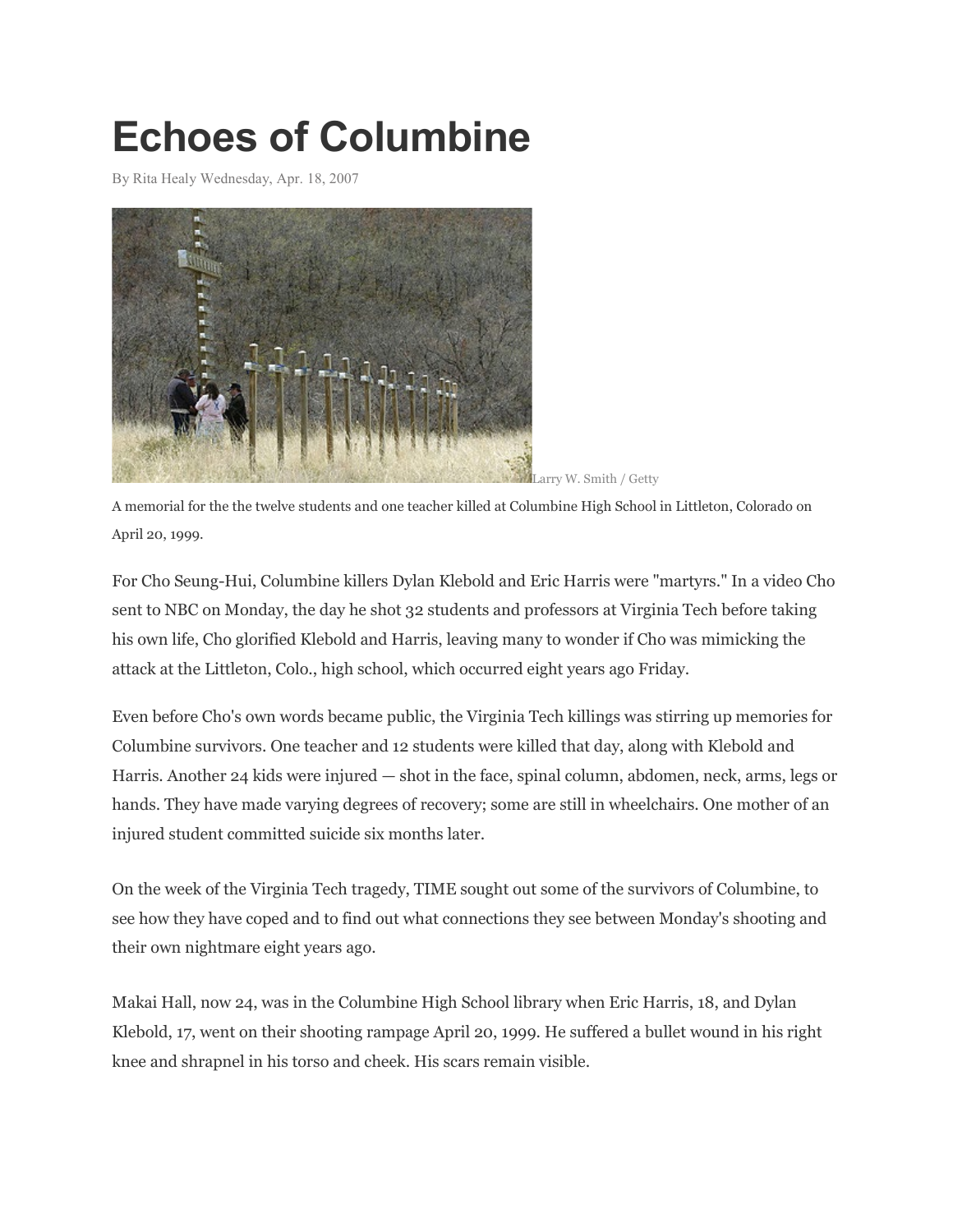"My heart goes out to the people at Virginia Tech," he says. "It's an incredible thing to go through. For me, the healing process will always go on. When I saw the candlelight service on television, it so reminded me of how the Littleton community reacted, and I'd say, 'Hold on to that.' That's what helped me get better, that the community was there for us and everyone cared and wanted to help."

Following the shootings, Hall spent three days in a hospital and a month on crutches. Through a victim's advocate, he found counseling. He was having trouble with nightmares, survivor's guilt and "a fear of people in general." His therapy lasted about six months.

After high school he drifted from college to college: a semester at Ft. Lewis College in Durango, two years at Arapaho Community College, a semester at CU-Denver. Today he lives in Hawaii and works as a carpenter. If people ask about his scars, he might tell about his Columbine experience. "But I generally keep it to myself."

He says he doesn't think of Columbine too often, and generally feels healthy. "I feel good. I'm happy. It's been a while since I could say that, but about two years ago I started feeling better — not before that."

He knew Dylan Klebold from French class. He says he has forgiven both Klebold and Harris. "They're the only ones I could blame, and I view them as sick people."

He isn't especially tuned in to the Columbine-Littleton community these days. But when heard the news about Virginia Tech, he says, he felt a strong compulsion to reach out. His mother suggested that he blog something on the Internet, which he intends to do.

In the meantime, a reporter's call helped. "Maybe I needed to talk," he says. "I really wasn't having such a great day today. Thank you."

For 7 1/2 minutes Crystal Woodman-Miller hid under a table in the library during Klebold and Harris's rampage. A 16-year-old junior intent upon becoming an elementary school teacher, Woodman-Miller was spared death or injury along with two other students under the table, she now believes, because the shooters ran out of ammunition before they got to her group.

She remembers the aftermath of the massacre as a blur of media attention, memorial services and funerals. "It took a long time to be able to laugh or even smile without feeling guilty," she tells TIME.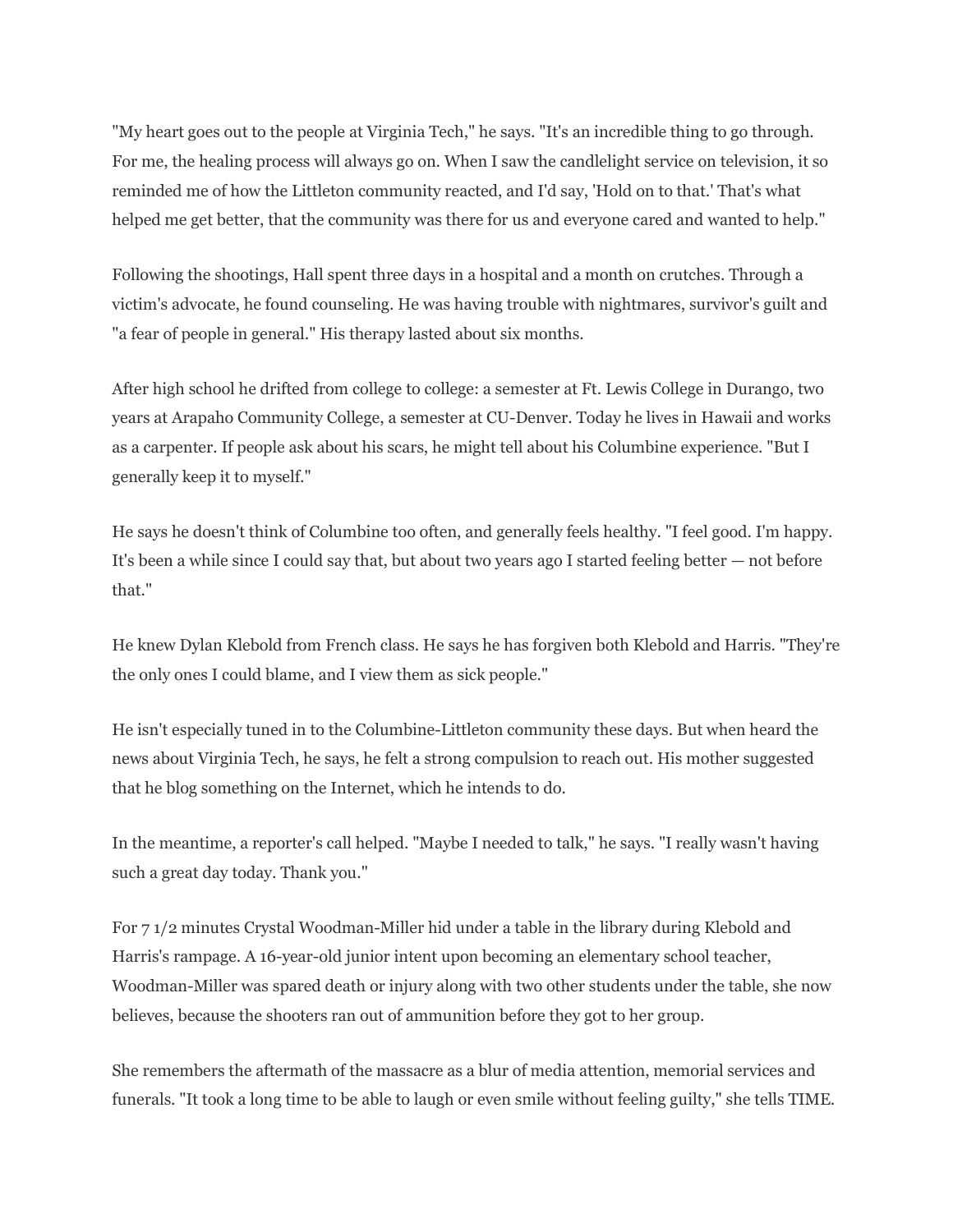After Columbine, her intense grief lasted at least two months. She couldn't stand to be touched. She only wanted to be with fellow students who had undergone the same experiences. She could think of little else.

Then she began individual therapy with a psychologist specializing in trauma counseling. A number of specialists moved into Littleton following the shootings, but through her church Crystal was able to find one who was already a member of the community. For four or five years she saw her therapist as often as she could, usually weekly.

"Every single night for two years there was some kind of violent dream," she says. She dreaded going to bed because she knew the dreams were awaiting. She also felt survivor's guilt. "In some ways, I wished I'd been killed that day."

But she relied on her faith and returned to Columbine that fall for her senior year, becoming a peer counselor. When she enrolled in college, she initially pursued her ambition to teach. But soon she decided that she could make a difference among young people in another way, and became a speaker and author. In her book *Marked for Life,*she writes about how Columbine became a pivotal point in her life, and she has been invited to speak at schools around the world about the tragedy.

On April 20, 1999 Richard Castaldo, then 17, was eating lunch on the lawn with Rachel Scott when Harris and Klebold attacked. They killed her and shot him in the arm, chest, back and abdomen, damaging his lungs, kidney and spleen. A spinal cord injury will confine him to a wheelchair for life.

Three weeks ago Castaldo moved from Colorado to Los Angeles. "He has a brand-new life," says his mother, Connie Michalik. "He really needed to get away from Denver."

In Los Angeles, Castaldo goes to audio engineering school. He has a service dog and lives alone in a one-bedroom apartment, although there are relatives nearby. Watching television coverage of the Virginia Tech shootings, he saw Craig Scott, Rachel's brother, on TV talking about Columbine. The Virginia massacre stirred up painful memories. "It's horrible, obviously; it's overwhelming," he says. "It makes me wonder why things like that happen."

Castaldo has never come to grips with why the Columbine shootings happened. It's something only the shooters could know, he says. His own rehabilitation was focused on his body; he had no mental